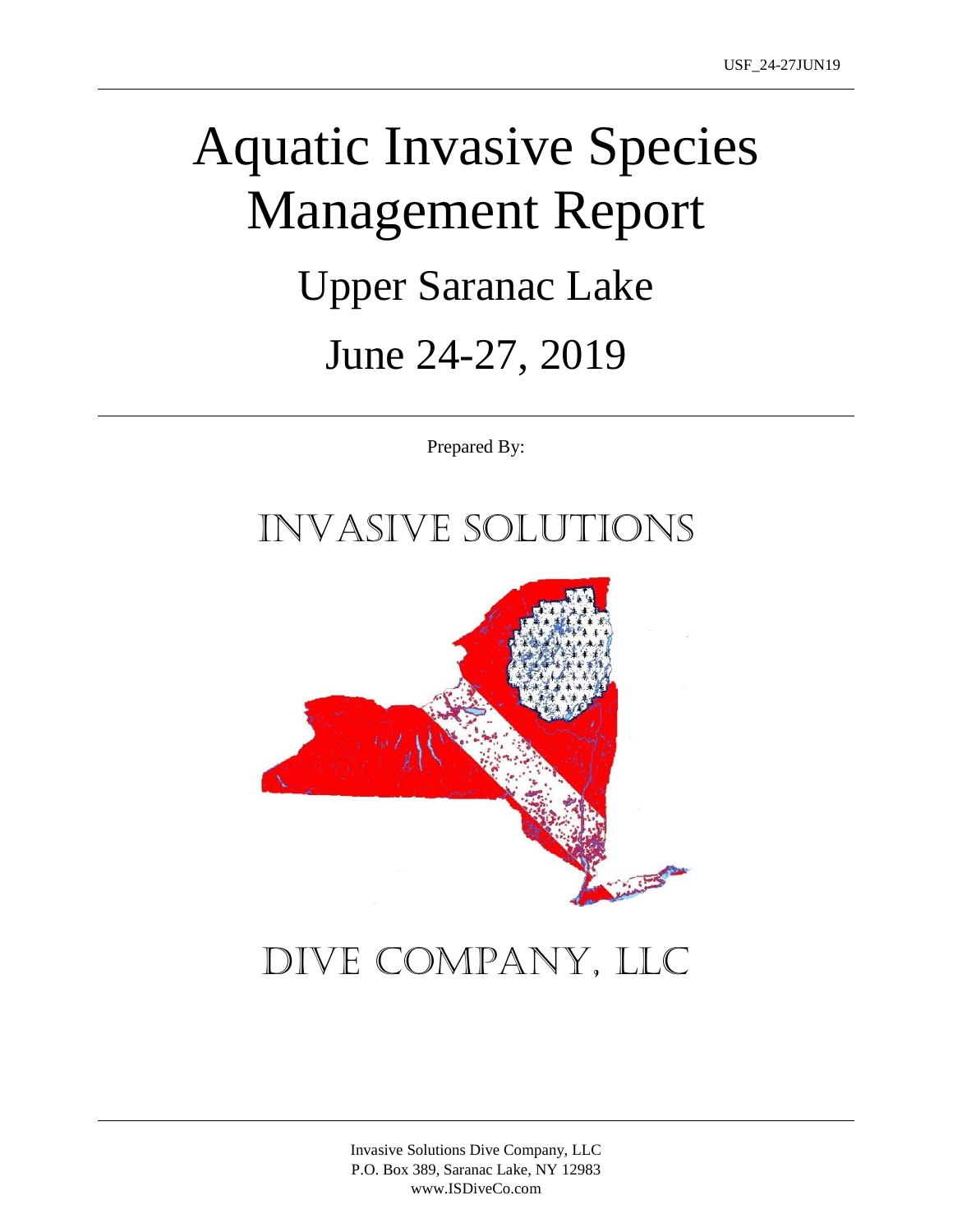#### **Operations**

#### **Monday- 6/24/19**

**Locations:** Sites 11, 12,

**Description:** Crew starts the morning performing surface observations in Little Square Bay (site 11), dropping buoys in the southwest section of the bay. Crew harvests Eurasian Watermilfoil (EWM), both single/ multi-stem, with two smaller 0.5' plants and the rest ranging from 6-8' in length.

Crew moves to Buck Island (site 12) working the east shore harvesting both single/ multi-stem EWM, ranging 2-6' in length, with some smaller single stems under 1'.

#### **Tuesday- 6/25/19**

去来这本土地

**Locations:** Sites 5, 6, 12

**Description**: Crew resumes work at site 12 working deeper areas in the north and northeast of the island, then working through the Buck Island channel. Crew then works up and down the west of the channel (the shoreline of the mainland) from the corner of Saginaw Bay to corner of Buck Island Bay. Crew locates no additional AIS, to include areas along the mainland which harbored VLM in the past.

Crew relocates to North Basin (site 5) working an area in the southeast with historical AIS, harvesting single/ multi-stem EWM ranging from 2-5' in length.

Crew finishes the day working Goose Island (site 6) harvesting single/ multi-stem EWM 4' in length.

#### **Wednesday- 6/26/19**

**Locations:** Sites 11, 14

**Description:** Crew utilizes the calm morning to perform surface observations in Little Square Bay (dropping buoys) and through the shallows of Pork Bay.

Crew moves to Bottleneck Bay (site 14) working the deeper band of native plants where EWM was harvested later last season. Crew harvests one EWM single stem then continues working towards Butternut Point locating an additional four single stems, 0.5-4' in length.

Crew finishes the day working in Little Square Bay (site 11) through the area in the south of the bay where they had dropped buoys in the morning. Crew harvests mostly single stem and some multi-stem EWM ranging from 0.5-4' in length.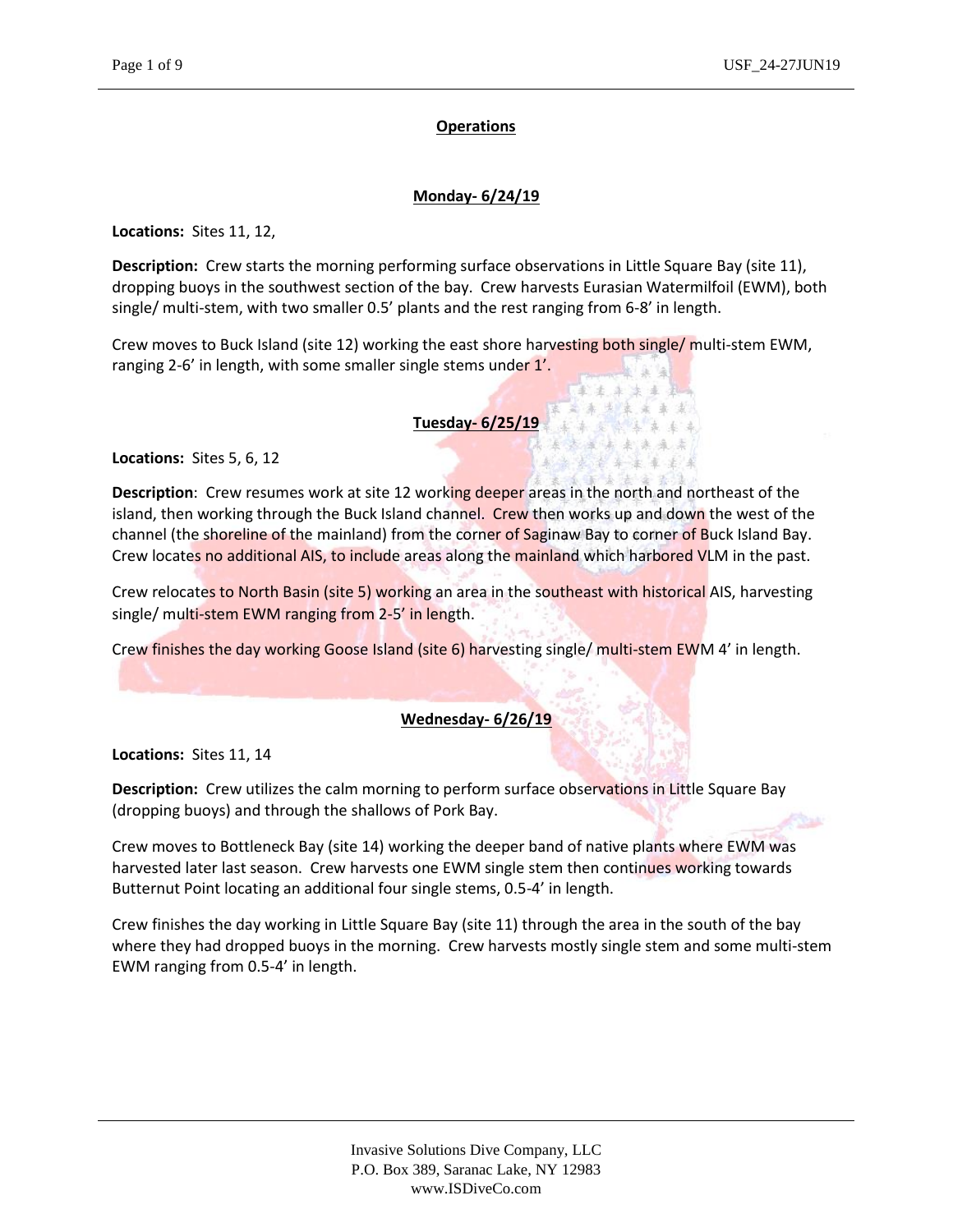#### **Thursday- 6/27/19**

**Locations:** Sites 5, 12, 17

**Description:** Crew works Buck Island (site 12) starting with two lake manager buoys in the channel harvesting single/ multi-stem EWM ranging from 1-6' in length. Crew continues working south around the island and works north up the western shore. Crew harvests one EWM on southwest shore and two variable-leaf milfoil (VLM) plants on western shore near campsite 10 just outside native plant growth.

Crew works Fish Creek Channel (site 17) locating single stem VLM 0.5-1' in length (as well VLM fragments) in shallows among native plants.

Crew finished the day in North Basin (site 5) working an area with lake manager buoys harvesting both single/ multi-stem EWM ranging from 3-8' in length.

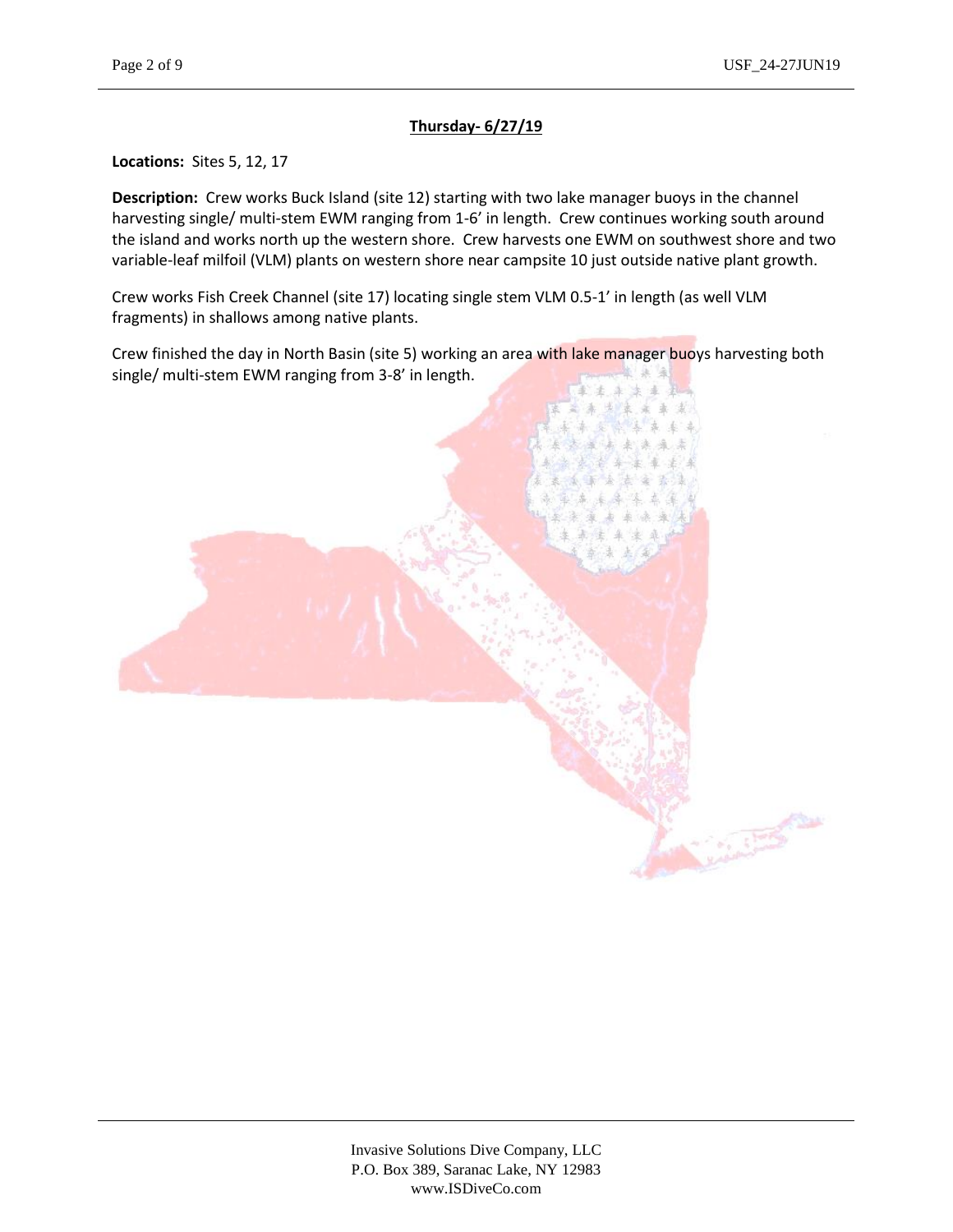| <b>Upper Saranac Lake (2019)</b>               |                         | <b>Plant Tally</b> |                |                           |                  |
|------------------------------------------------|-------------------------|--------------------|----------------|---------------------------|------------------|
|                                                |                         | Week of 6/24/2019  |                | <b>Year To Date Total</b> |                  |
| <b>Site Location</b>                           | #                       | Eurasian           | Variable       | Eurasian                  | Variable         |
| Back Bay                                       | 1                       |                    |                | $\mathbf 0$               | $\mathbf 0$      |
| Saranac Inn point-Marlboro Club                | $\overline{\mathbf{c}}$ |                    |                | 0                         | $\mathbf 0$      |
| College Row                                    | 3                       |                    |                | 0                         | $\mathbf 0$      |
| Tommys Rock & Dry Island                       | 4                       |                    |                | 0                         | $\mathbf 0$      |
| N. Basin -N. Markham point                     | 5                       | 51                 | $\mathbf 0$    | 51                        | $\mathbf 0$      |
| Goose Island-rock pile                         | 6                       | 9                  | $\mathbf 0$    | 9                         | $\mathbf 0$      |
| Green Island-rock pile                         | 7                       |                    |                | 0                         | 0                |
| Green Bay- Moss Point Rock                     | 8                       |                    |                | 0                         | $\mathbf 0$      |
| South Markham Point-Square Bay                 | 9                       |                    |                | 20                        | $\mathbf{1}$     |
| Square Bay Divot- point north, Buck Island     | 10                      |                    |                | 5                         | $\mathbf 0$      |
| Little Square Bay                              | 11                      | 35                 | $\mathbf 0$    | 50                        | $\mathbf 0$      |
| <b>Buck Island</b>                             | 12                      | 54                 | $\overline{2}$ | 58                        | $\overline{2}$   |
| <b>Buck Island Bay</b>                         | 13                      |                    |                | 5                         | 3                |
| Whitney Point-Bottleneck Bay-Butternut Point   | 14                      | 5                  | $\mathbf 0$    | 5                         | $\mathbf 0$      |
| Saganaw Bay                                    | 15                      |                    |                | $\mathbf 0$               | $\mathbf 0$      |
| Fish Creek Bay                                 | 16                      |                    |                | $\overline{0}$            | 6                |
| Fish Creek Channel                             | 17                      | $\mathbf 0$        | 7              | 0                         | 53               |
| Fish Creek Pond-Spider Creek                   | 18                      |                    |                | 177                       | 10               |
| Pork Bay                                       | 19                      |                    |                | $\mathbf 0$               | $\mathbf 0$      |
| Narrows West                                   | 20                      |                    |                | $\mathbf 0$               | $\mathbf 0$      |
| Narrows East                                   | 21                      |                    |                | $\mathbf 0$               | $\mathbf 0$      |
| Birch Point- Gull Point                        | 22                      |                    |                | 0                         | $\mathbf 0$      |
| Gilpin Bay                                     | 23                      |                    |                | 0                         | 0                |
| Eagle Island-rock pile                         | 24                      |                    |                | $\mathbf 0$               | $\mathbf 0$      |
| North Gull Bay                                 | 25                      |                    |                | $\overline{0}$            | $\mathbf 0$      |
| Pelky Bay                                      | 26                      |                    |                | $\mathbf 0$               | $\mathbf 0$      |
| <b>Gull Bay Connector</b>                      | 27                      |                    |                | $\mathbf 0$               | $\mathbf 0$      |
| <b>Bungalow Bay</b>                            | 28                      |                    |                | $\mathbf 0$               | $\mathbf 0$      |
| South Gull Bay                                 | 29                      |                    |                | $\pmb{0}$                 | $\pmb{0}$        |
| Deer Island                                    | 30                      |                    |                | 0                         | $\boldsymbol{0}$ |
| Doctors Island, area                           | 31                      |                    |                | $\mathbf 0$               | $\mathbf 0$      |
| Birch Island, area                             | 32                      |                    |                | $\mathbf 0$               | $\mathbf 0$      |
| Bull Point- Sekon Point                        | 33                      |                    |                | 0                         | $\mathbf 0$      |
| Bartlett Carry Bay                             | 34                      |                    |                | $\mathbf 0$               | $\mathbf 0$      |
| Sekon Point- south of Wenona                   | 35                      |                    |                | $\mathbf 0$               | 0                |
| Chapel Island                                  | 36                      |                    |                | $\mathbf 0$               | $\mathbf 0$      |
| East South Basin- Bartlett Carry Bay, entrance | 37                      |                    |                | $\mathbf 0$               | $\mathbf 0$      |
| Corey's Island                                 | 38                      |                    |                | $\mathbf 0$               | 0                |
| South Basin                                    | 39                      |                    |                | $\mathbf 0$               | $\mathbf 0$      |
| <b>Total Number of Plants</b>                  |                         | 154                | 9              | 380                       | 75               |
| <b>Weight (lbs)</b>                            |                         | Eurasian           | Variable       | Eurasian                  | Variable         |
|                                                |                         | 8.3                | 3.1            | 14.6                      | 28.1             |

Invasive Solutions Dive Company, LLC P.O. Box 389, Saranac Lake, NY 12983 www.ISDiveCo.com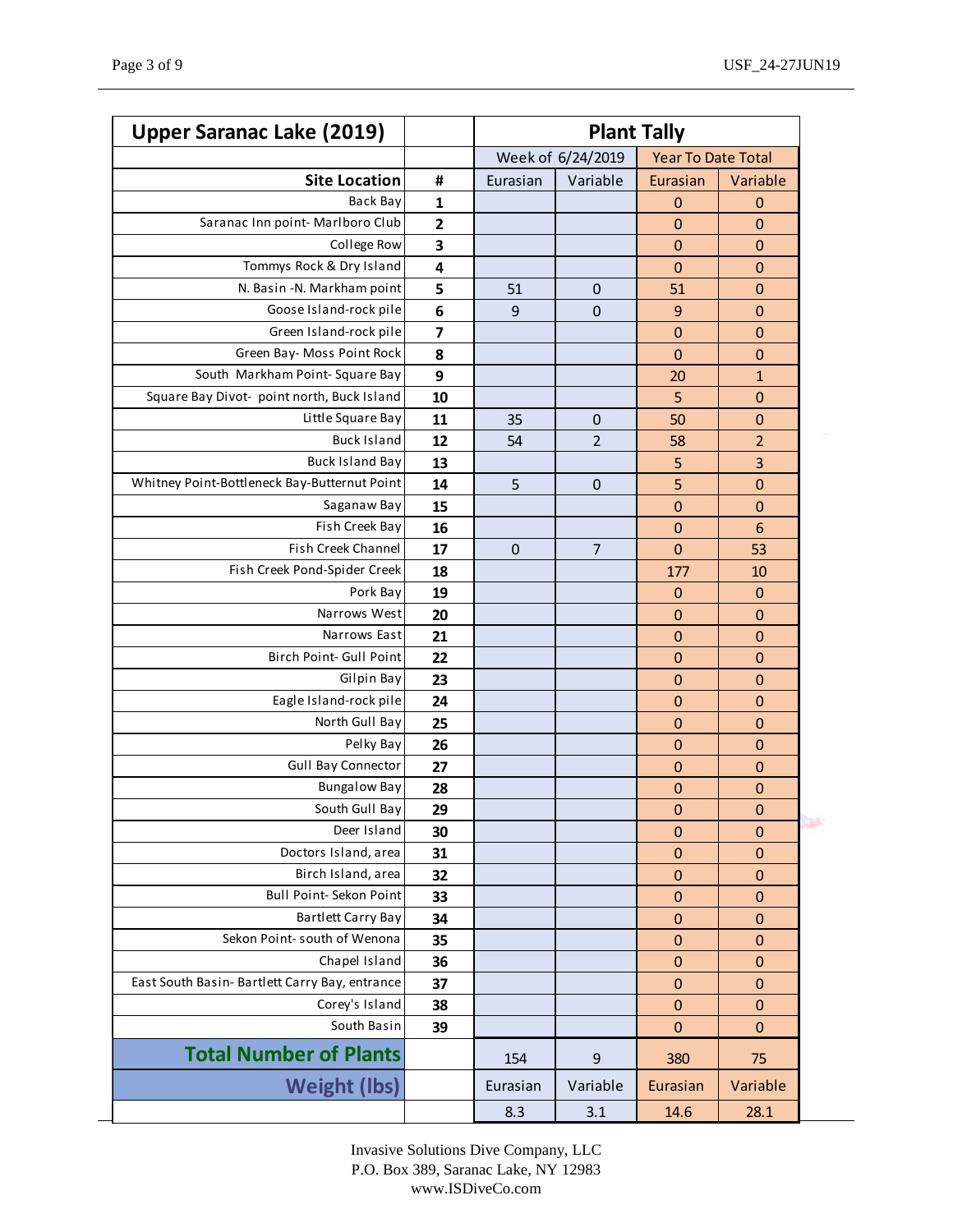

Site 5- North Basin<br>Site 6- Goose Island

Invasive Solutions Dive Company, LLC P.O. Box 389, Saranac Lake, NY 12983 www.ISDiveCo.com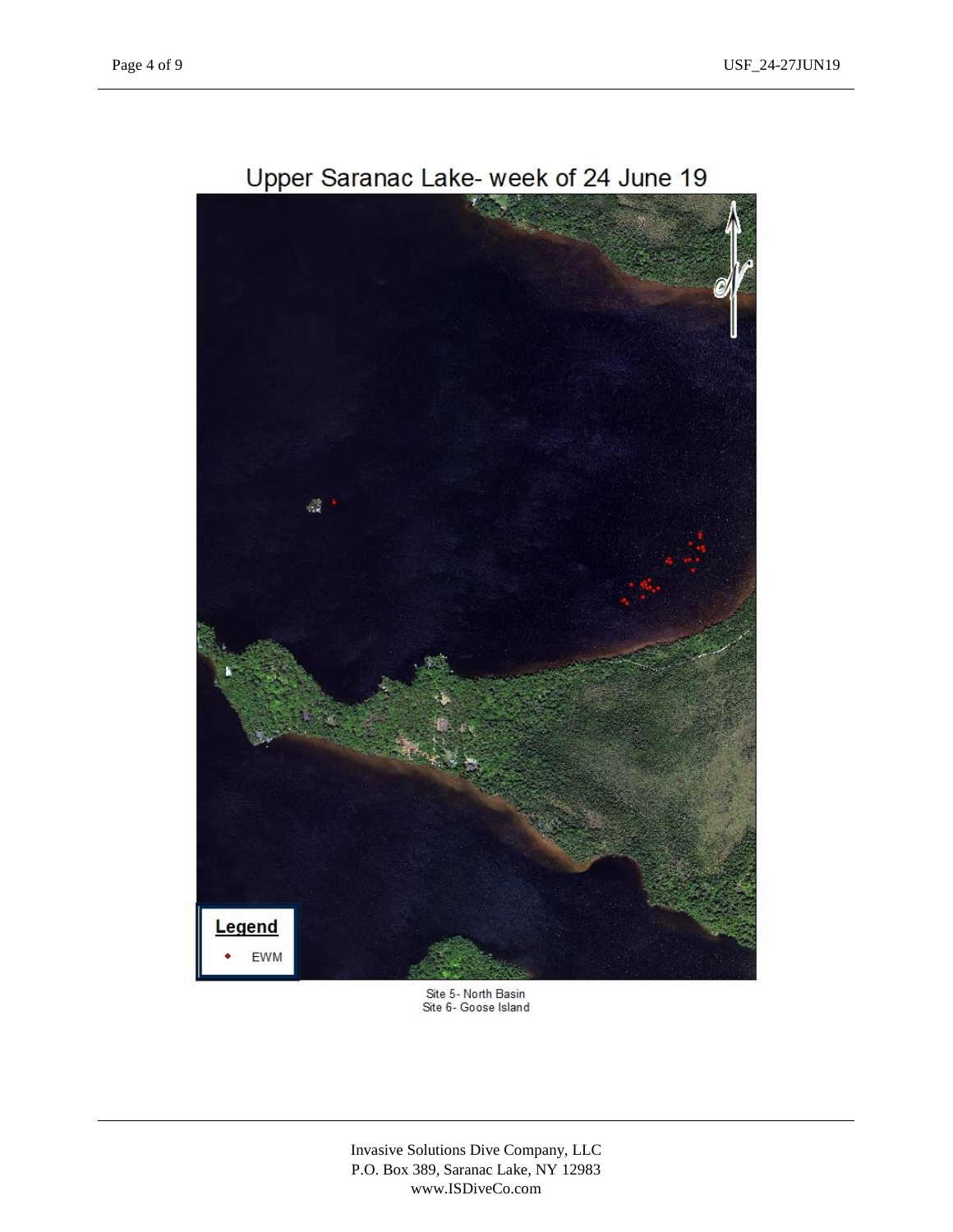

Site 11- Little Square Bay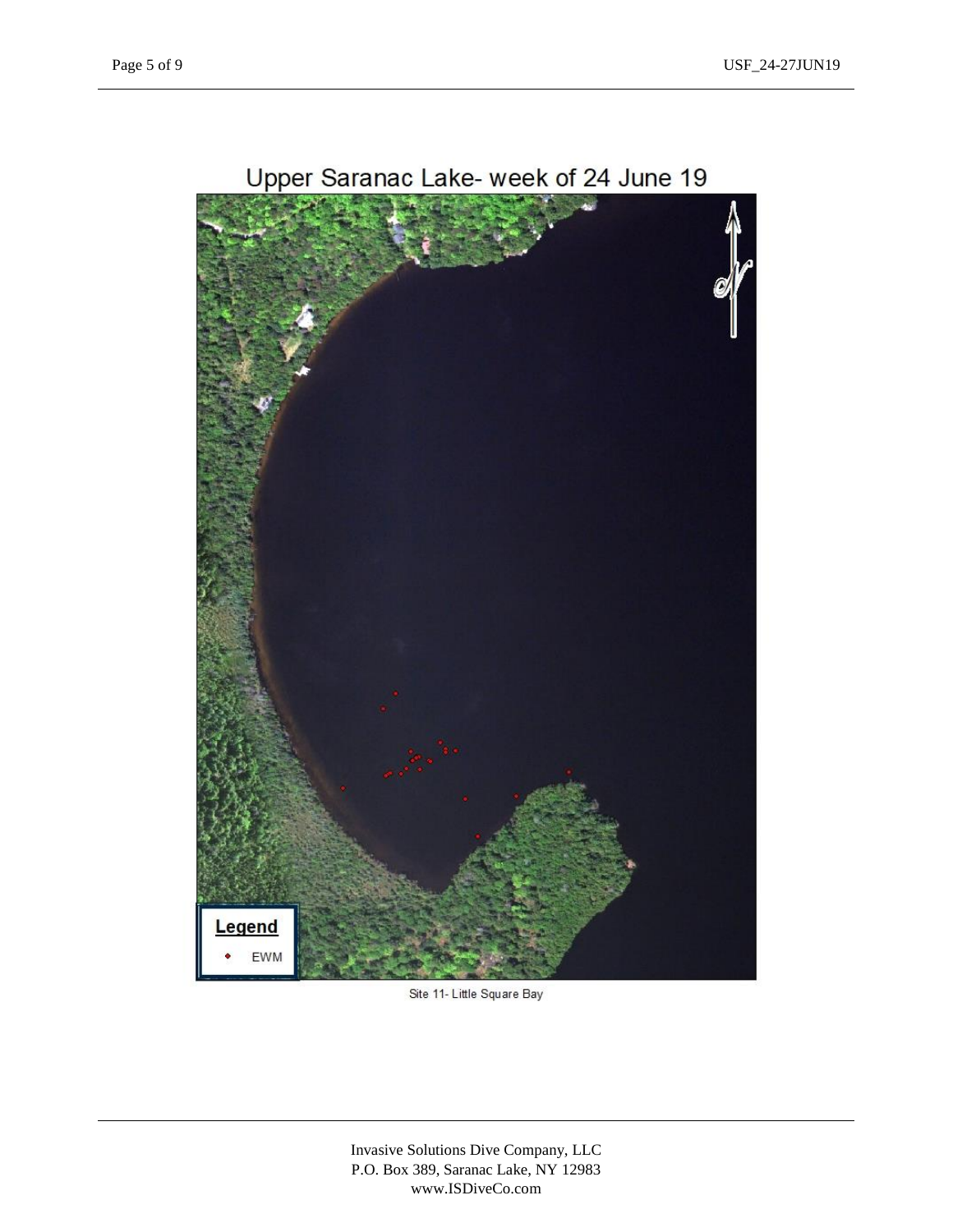

Site 12- Buck Island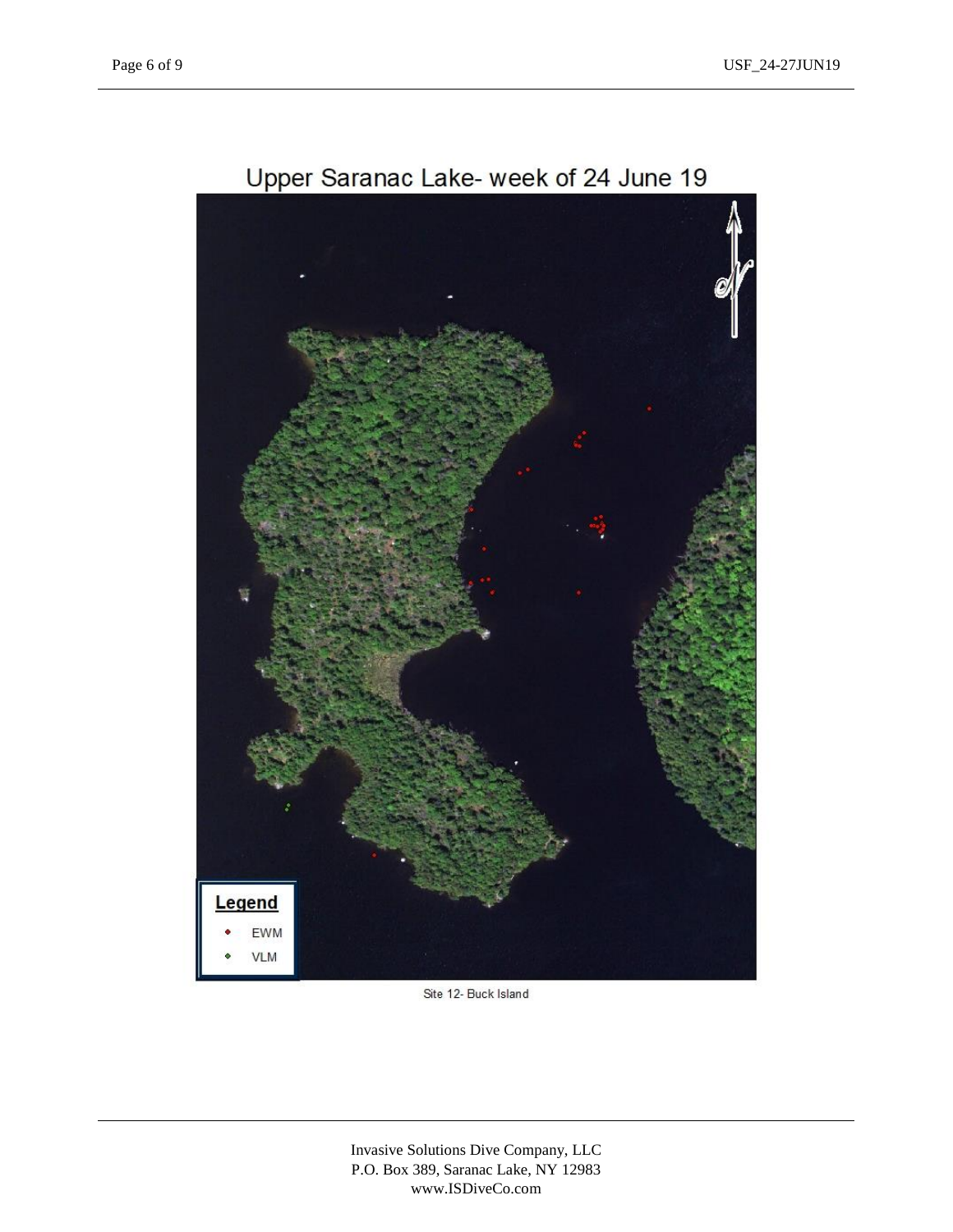

Site 14- Bottleneck Bay- Butternut Point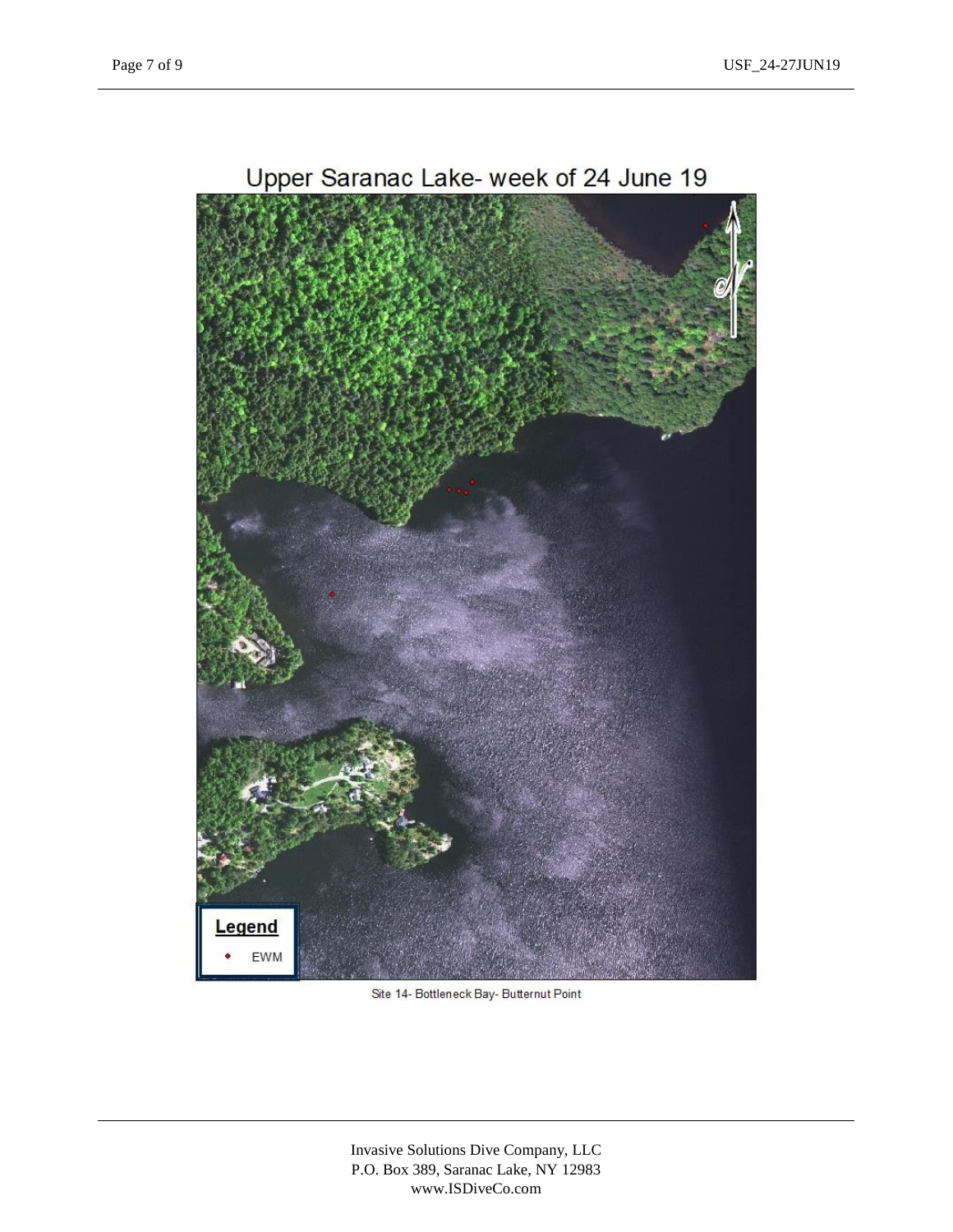

Site 17- Fish Creek Channel